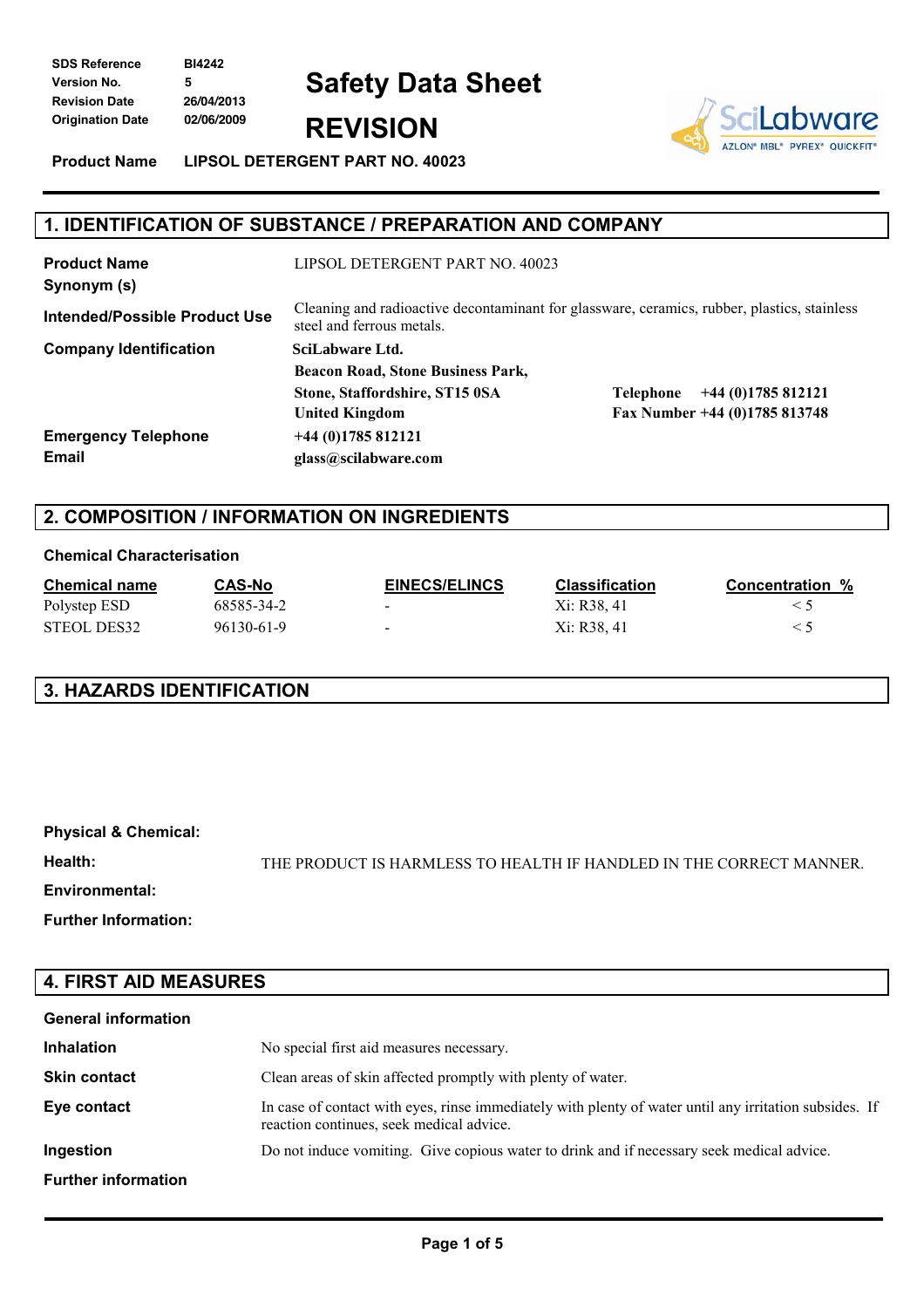**SDS Reference BI4242 Version No. 4 Revision Date 02/06/2009 Origination Date 02/06/2009 REVISION**

**Product Name LIPSOL DETERGENT PART NO. 40023**

**Safety Data Sheet**



# **5. FIRE FIGHTING MEASURES General hazard** THE PRODUCT IS NON-COMBUSTIBLE **Extinguishing media** To suit local surroundings (e.g. water spray, carbon dioxide, foam, chemical powder) **Extinguishing media not to be used** --- **Special exposure hazards** Decomposition products released in a fire, (oxides of nitrogen, oxides of carbon), should be considered toxic if inhaled. **Protective equipment** Wear self-contained breathing apparatus and a chemical resistant suit. **Further information**

#### **6. ACCIDENTAL RELEASE MEASURES**

| Methods for cleaning up         | Adhere to personal protective measures.<br>Take up with absorbent material, e.g. sand, sawdust, into tightly closable containers. Label<br>container and dispose of as prescribed. |
|---------------------------------|------------------------------------------------------------------------------------------------------------------------------------------------------------------------------------|
| Environmental<br>considerations | Do not allow to get into waste water or waterways; if this occurs, inform the relevant water<br>authority at once.                                                                 |
| <b>Further information</b>      |                                                                                                                                                                                    |

# **7. HANDLING & STORAGE**

| Advice on safe handling    | Handle in accordance with good hygiene and safety practice. Avoid contact with skin and eyes.  |
|----------------------------|------------------------------------------------------------------------------------------------|
| <b>Storage conditions</b>  | Ensure adequate ventilation of the storage area. Keep containers tightly closed, cool and dry. |
| <b>Further information</b> | Use glass, ceramic or plastic containers but NOT polycarbonate.                                |

## **8. EXPOSURE CONTROLS / PERSONAL PROTECTION**

| <b>Exposure controls</b>      | No Workplace Exposure Limit assigned.                                                                                                                                                                  |  |          |
|-------------------------------|--------------------------------------------------------------------------------------------------------------------------------------------------------------------------------------------------------|--|----------|
|                               | $mg/m^3$<br>LTEL $(8 \text{ hour} \text{ TWA})$ :<br>ppm                                                                                                                                               |  |          |
|                               | STEL (15min)<br>ppm                                                                                                                                                                                    |  | $mg/m^3$ |
|                               |                                                                                                                                                                                                        |  |          |
| <b>Engineering controls</b>   | Ensure adequate ventilation of working area.                                                                                                                                                           |  |          |
| <b>Personal protection</b>    | Observe normal standards for handling chemicals.<br>Avoid eye and skin contact.<br>Wash hands before breaks and after work.<br>Wear personal protective equipment appropriate to the task (see below). |  |          |
| Eye protection                | Safety goggles.                                                                                                                                                                                        |  |          |
| <b>Skin protection</b>        | Impervious gloves.                                                                                                                                                                                     |  |          |
| <b>Respiratory protection</b> | Respirator or air fed visor (if ventilation is insufficient).                                                                                                                                          |  |          |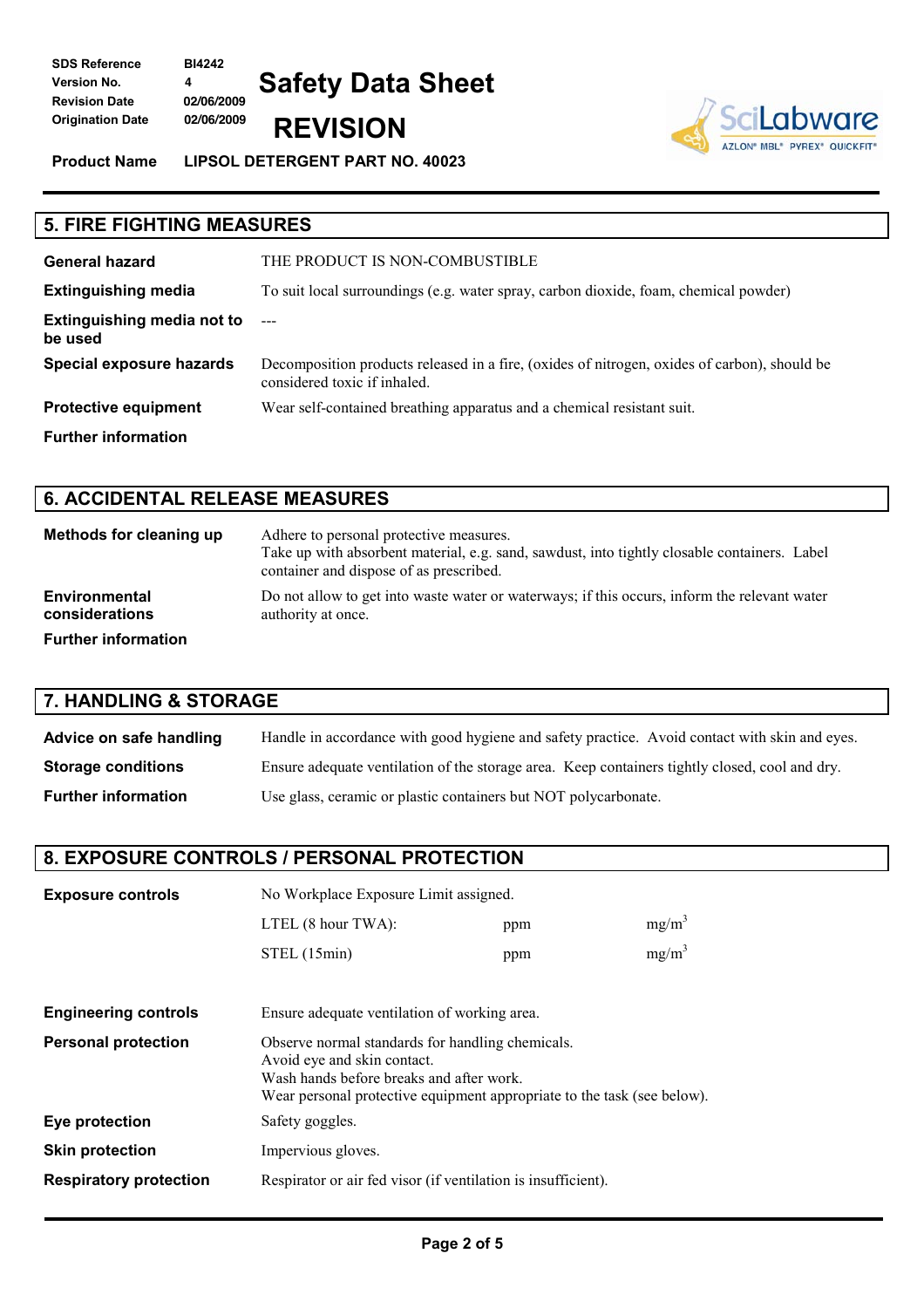**REVISION**



**Product Name LIPSOL DETERGENT PART NO. 40023**

## **8. EXPOSURE CONTROLS / PERSONAL PROTECTION**

**Other protection** Protective overalls.

**Further Information** Personal protective equipment should be selected as appropriate to the nature and aggressiveness of the identified hazard(s). It should be regularly inspected for such things as soundness against leaks, bad fitting and possible chemical penetration. Recommended safe user periods should never be exceeded.

#### **9. PHYSICAL & CHEMICAL PROPERTIES**

| <b>Physical form</b>                                      | Solution                   |
|-----------------------------------------------------------|----------------------------|
| Colour                                                    | Clear liquid               |
| Odour                                                     | Slight liquid detergent    |
| <b>Molecular weight</b>                                   |                            |
| <b>Molecular formula</b>                                  |                            |
| рH                                                        | 10.78 @ 20°C               |
| Boiling pt / range                                        | Approx. 100°C              |
| Melting pt / range                                        | N/A                        |
| <b>General Flammability</b>                               | Non-combustible            |
| <b>Flash point</b>                                        | N/A                        |
| Autoflammability                                          | N/A                        |
| <b>Density</b>                                            | 1.12 g/cc @ $20^{\circ}$ C |
| <b>Explosive limits</b>                                   | N/A                        |
| <b>Vapour pressure</b>                                    | N/A                        |
| <b>Vapour Density</b>                                     | N/A                        |
| <b>Relative Evaporation Rate</b><br>(n Butyl Acetate = 1) |                            |
| <b>Viscosity</b>                                          |                            |
| <b>Water solubility</b>                                   | Soluble                    |
| <b>Partition coefficient (log P</b><br>n-octanol / water) |                            |
| <b>Additional information</b>                             |                            |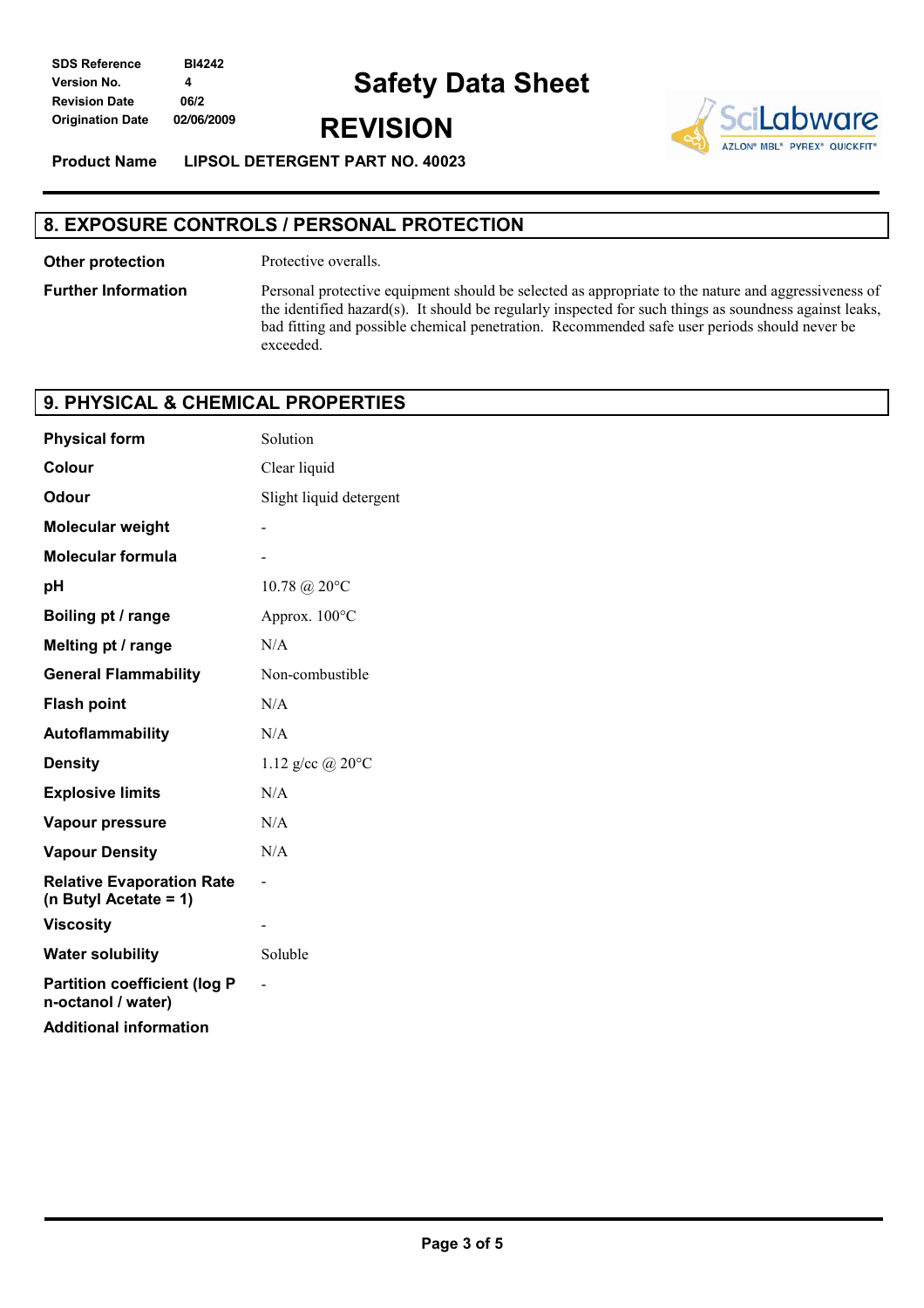**SDS Reference BI4242 Version No. 4 Revision Date 02/06/2009**

**Safety Data Sheet Origination Date 02/06/2009 REVISION**

**Product Name LIPSOL DETERGENT PART NO. 40023**



| <b>10. STABILITY &amp; REACTIVITY</b>      |                                                                               |  |
|--------------------------------------------|-------------------------------------------------------------------------------|--|
| <b>Stability</b>                           | Stable under normal conditions of handling.                                   |  |
| <b>Thermal decomposition</b>               | Data not supplied.                                                            |  |
| <b>Conditions to avoid</b>                 | Data not supplied.                                                            |  |
| <b>Material to avoid</b>                   | The product is incompatible with strong oxidising agents, aluminium and zinc. |  |
| <b>Hazardous reactions</b>                 | The product reacts with aluminium and zinc forming hydrogen gas.              |  |
| <b>Hazardous decomposition</b><br>products | Data not supplied.                                                            |  |
| <b>Further information</b>                 |                                                                               |  |

| <b>11. TOXICOLOGICAL INFORMATION</b> |                                              |                                  |                                                                                                 |  |
|--------------------------------------|----------------------------------------------|----------------------------------|-------------------------------------------------------------------------------------------------|--|
| <b>Acute toxicity</b>                | $LD_{50}$ rat (oral)<br>$LD_{50}$ rat (oral) | $>$ 2000 mg/kg<br>$>$ 2000 mg/kg | (data for Polystep ESD)<br>(data for STEOL DES32)                                               |  |
| <b>Dermal compatibility</b>          | resistance assay.                            |                                  | May cause skin and eye irritation. Non-corrosive to skin according to transcutaneous electrical |  |
| Mucous membrane<br>compatibility     |                                              |                                  | May cause irritation to the respiratory tract. May be harmful if ingested in large quantities.  |  |
| <b>Further information</b>           |                                              |                                  |                                                                                                 |  |

#### **12. ECOLOGICAL INFORMATION**

**Acute toxicity** LC<sub>50</sub> Fish 7 mg/kg / 96 h (data for STEOL DES32)  $EC_{50}$  Daphnia  $4.5 \text{ mg}/1/48 \text{ h}$  (data for STEOL DES32)  $IC_{50}$  Algae  $3.5$  mg/l (data for STEOL DES32)

**Degradability** Product is biodegradable (according to OECD 301 E). **Further information**

# **13. DISPOSAL CONSIDERATIONS**

**Advice on disposal** In accordance with national and local authority regulations. **Contaminated packaging** Treat empty containers in the same way as the product or if possible wash out thoroughly and recycle. **Further information**